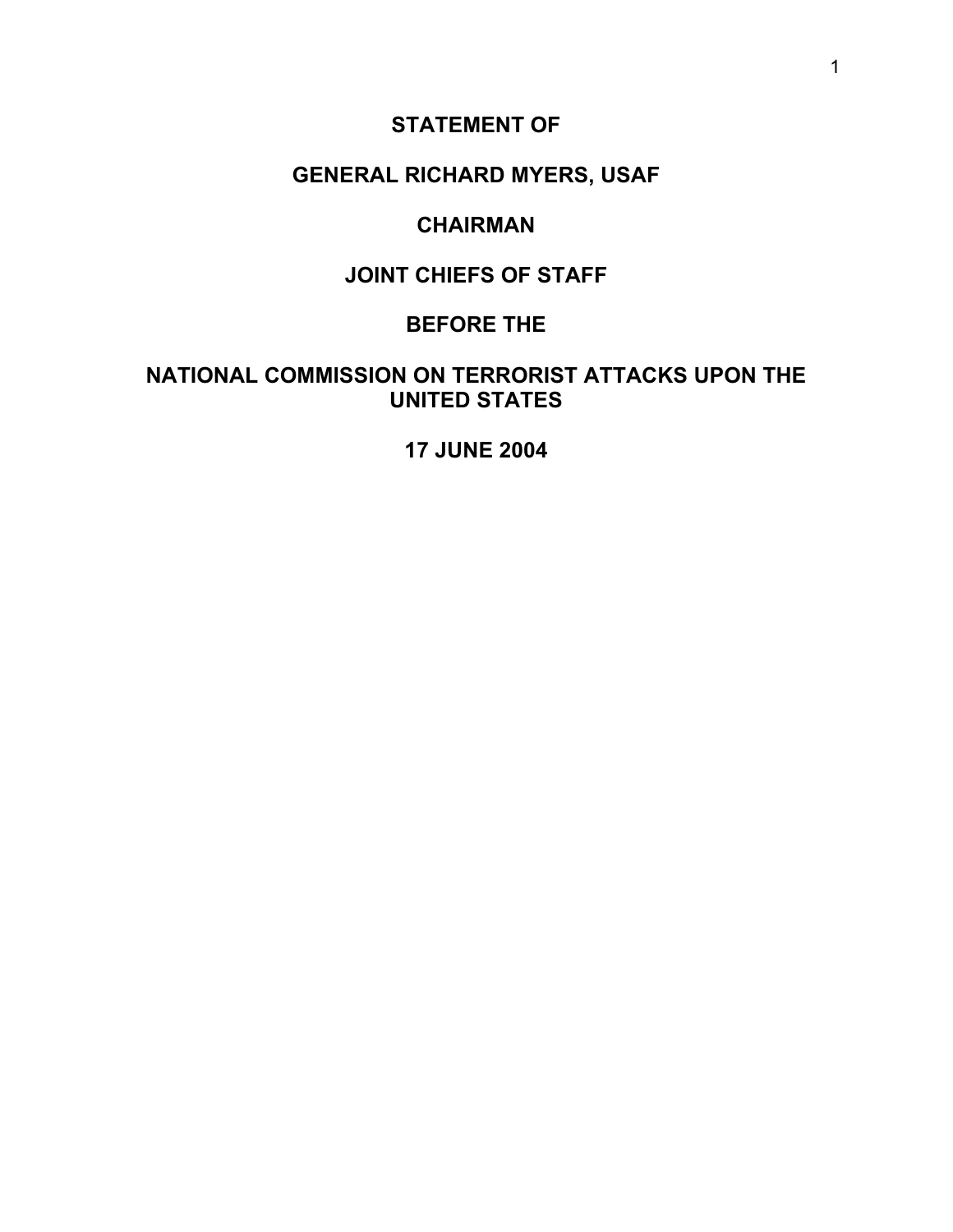I thank the Commission for your efforts to help our Nation guard against future attacks. We share a common goal: to capture the lessons of 9/11 to better protect the American people. The War on Terrorism that began that day continues to be a major effort for our Armed Forces. Across the US and around the world, our servicemen and women are doing remarkable work to defeat the threat of terrorism and defend our freedom. I appreciate the opportunity to provide my perspective on the military's response to 9/11.

#### **Pre-9/11 Posture**

As Chairman and Vice Chairman of the Joint Chiefs of Staff, General Shelton's and my actions up to and on 9/11 were directed by Title 10 of the US Code. The Chairman serves as the principal military advisor to the President, the National Security Council, and the Secretary of Defense; and makes recommendations to Congress. The Chairman's responsibilities include strategic planning, contingency planning and readiness of the armed forces. The Chairman "may not exercise military command over the Joint Chiefs of Staff or any of the armed forces." As Vice Chairman, I served as a member of the Joint Chiefs, performed duties assigned by the Chairman, and acted as Chairman in his absence.

Unified command roles are directed by Title 10 and the Unified Command Plan. Each of the combatant commander's chain of command runs through the Secretary of Defense to the President.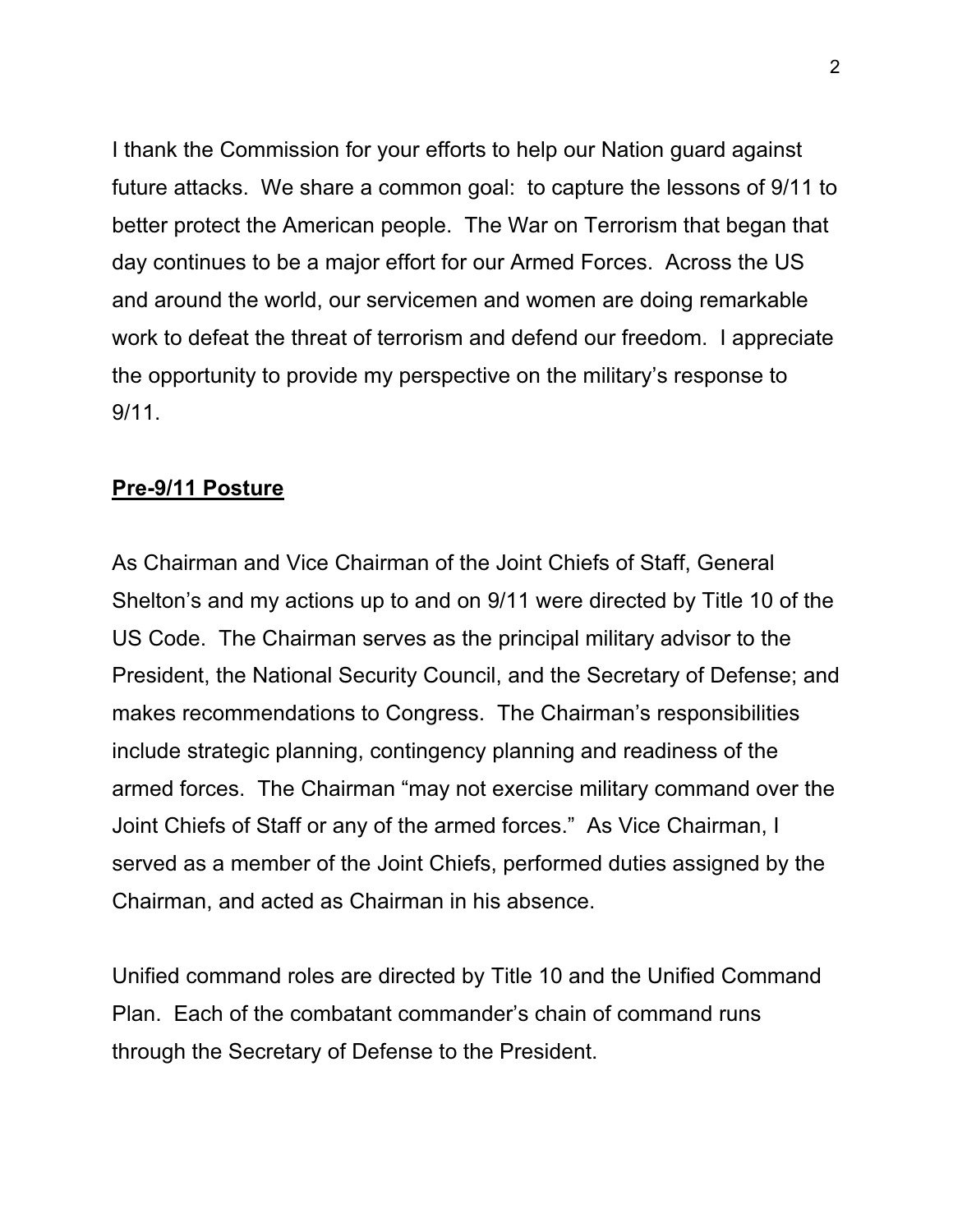Several other documents outlined the armed forces' roles and responsibilities in combating terrorism: The National Security Strategy for a Global Age (2000), Presidential Decision Directives 39 (1995) and 62 (1998), and the National Military Strategy (1997). Additionally, as outlined in the National Security Strategy, DoD maintained a "tailored set of options to respond to terrorism." As outlined in these documents, our focus pre-9/11 was on anti-terrorism—force protection of overseas DoD personnel and assets, and assisting designated Lead Federal Agencies with consequence management. Another National Security Policy Directive, NSPD-9, was in draft. That document was revised following 9/11, and was issued in October.

We took our counter-terrorism role very seriously, and we were constantly reevaluating our capabilities and posture. Our focus was more on antiterrorism, however, as directed. Following the final report on the USS Cole incident and the Hart-Rudman Commission report, we made many improvements to our anti-terrorism and force protection capabilities, and on 9/11 were in the process of implementing still others.

We had also been working on our consequence management capability. Joint Task Force-Civil Support (JTF-CS) was activated in Norfolk in 1999. JTF-CS was originally under US Joint Forces Command (JFCOM), but now is part of US Northern Command (NORTHCOM). JTF-CS was and is prepared to respond in support of Lead Federal Agencies to help deal with chemical, biological, and radiological incidents.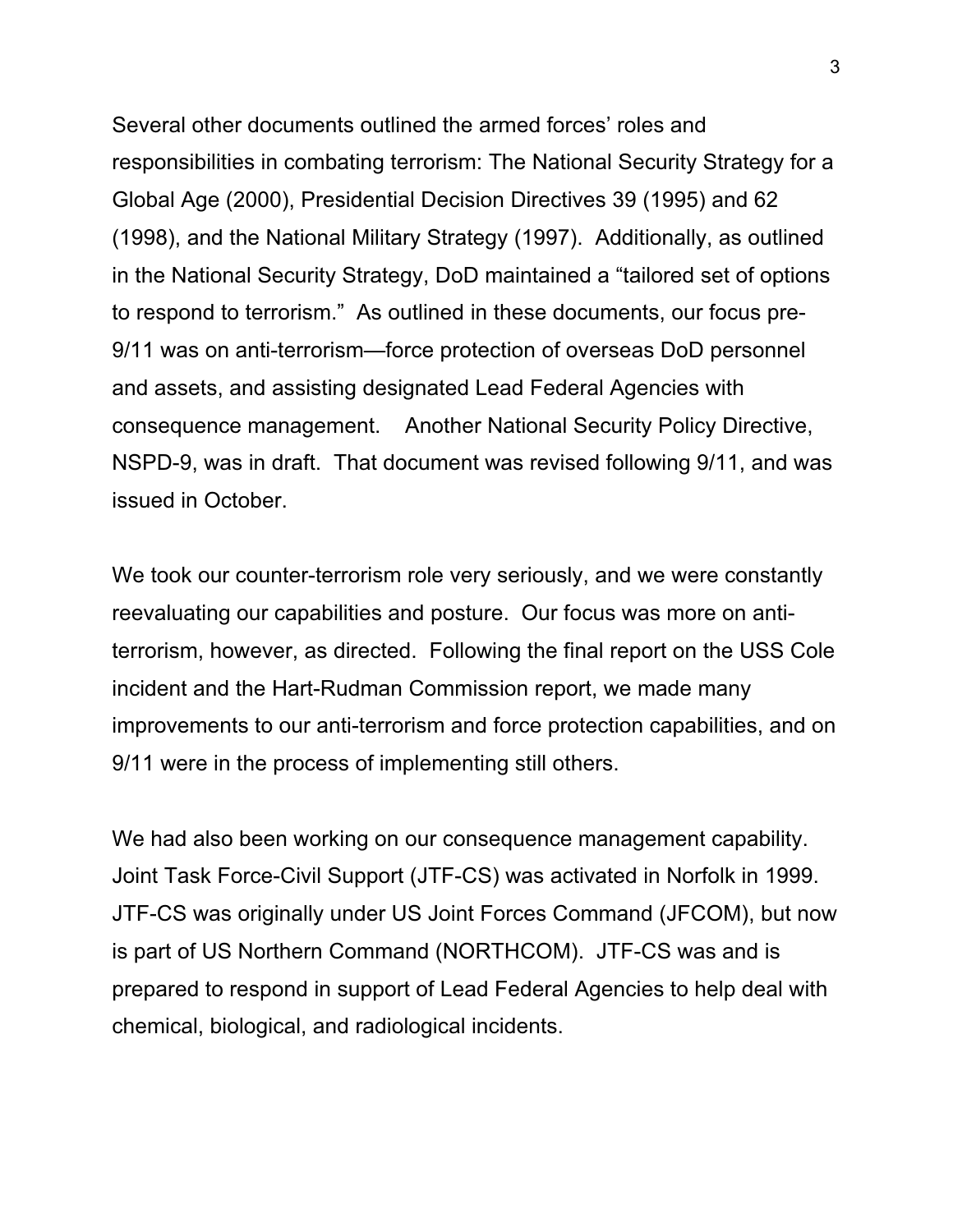The armed forces also supported lead agencies for Special Security Events, including the 1996 Olympic Games in Atlanta and the 2001 Presidential Inauguration. We provided capabilities such as physical security, including military working dogs, and explosive ordnance disposal. We did not provide combat air patrol coverage to special events prior to 9/11.

While the military was focused on force protection and consequence management, the unified commands and the Joint Staff had developed an array of military options for counter-terrorism and anti-terrorism.

All the options directed at preempting terrorism, from a very limited, precision strike on a terrorist camp to a larger special operations force insertion, require very precise and timely intelligence. In the years leading up to 9/11, we struggled with getting that quality of intelligence. To increase our range of military options, we were aggressively pushing for accelerated development of an armed Predator system. By the summer of 2001, testing was well underway, although some technical issues were still being resolved.

In the period before 9/11 we conducted a number of exercises related to terrorism, Homeland Defense (HLD), and our role in support of Lead Federal Agencies such as the FBI and Secret Service. The CJCS sponsored several exercises at the strategic level, and the Combatant Commanders conducted counter-terrorism exercises at the operational/tactical level. The CJCS-sponsored exercises focused on interagency coordination and decision-making, and counter-terrorism was a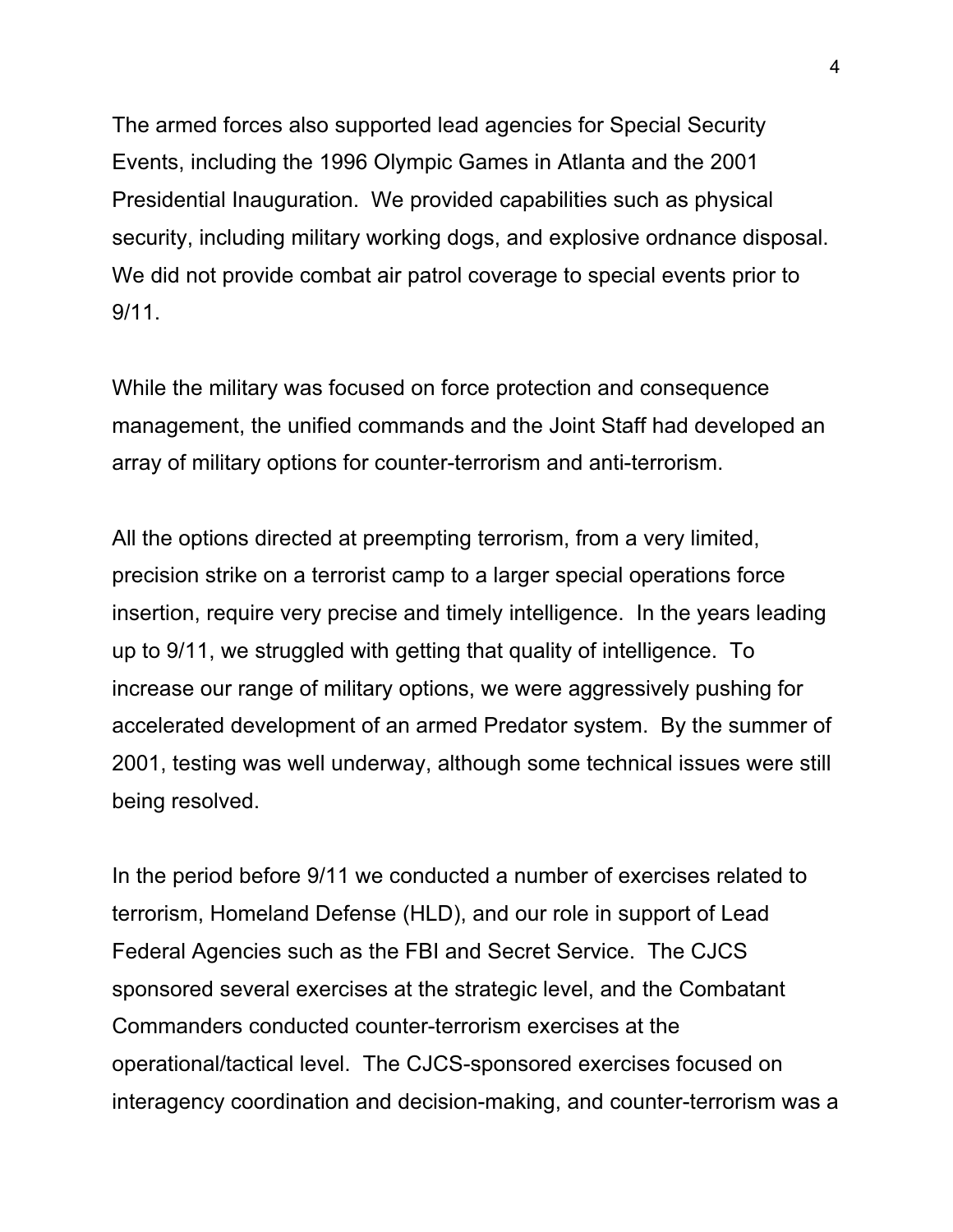recurring exercise theme. Scenarios were usually focused outside the United States. In 1999, at least one key exercise dealt with Homeland Defense, portraying a terrorist threat to detonate an improvised nuclear device in the National Capital Region, with the objective of exercising the relocation and interoperability of military and civil command and coordination centers.

Another exercise scheduled for November 2001 portrayed a terrorist threat to the Pentagon requiring evacuation of the facility and conducting operations from a relocation site. Additionally, Assistant Secretary of Defense Special Operations/Low Intensity Conflict has sponsored a series of tabletop-seminar exercises since 1992, focused on the coordinated interagency response to terrorist threats, including domestic scenarios.

There was a significant increase in terrorist threat reporting during the late spring and summer of 2001, clearly indicating a major Al Qaida terrorist operation was pending, but the location and timing were unknown. To the extent that the warnings pointed to specific areas, they pointed to the Arabian Peninsula. The Federal Aviation Administration (FAA) also issued a number of warnings in the months prior to 9/11. Those warnings were also non-specific, and focused primarily on threats against US citizens abroad and traditional hijackings.

The Department of Defense responded to the increased threat reporting in a number of ways. The 5th fleet in Bahrain put the majority of its ships out of harbor. The Force Protection Condition (FPCON) was raised in many of the countries in the CENTCOM Area of Responsibility. In addition, the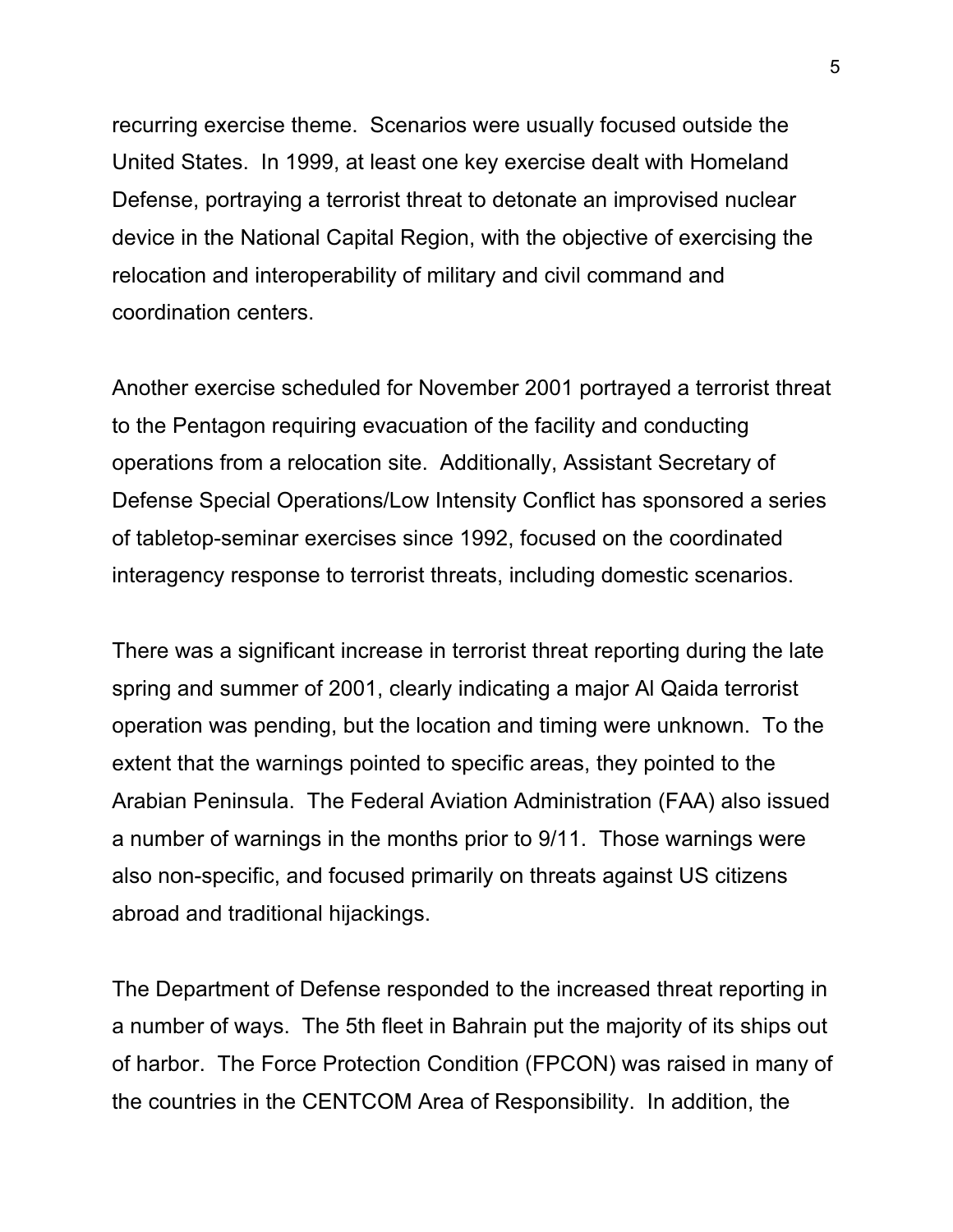Defense Department and intelligence community issued several general warnings during that timeframe. North American Aerospace Defense Command did not have specific enough intelligence to warrant increasing their alert status or placing additional forces on alert.

# **September 11th**

I saw television reports of the first Trade Center tower being hit, and later received notification of the attacks via a phone call from General Eberhart at NORAD when I was on Capitol Hill. Leaving Capitol Hill, I received word that the Pentagon had also been hit.

When I arrived at the Pentagon, I spoke briefly with Secretary Wolfowitz on my way into the building; he was on his way to an alternate location. After I reached the National Military Command Center (NMCC), I asked questions to determine where Secretary Rumsfeld was, how the FAA was handling airborne flights, and the status of fighters prepared to intercept any hijacked aircraft inbound to Washington. I recommended General Shelton return to Washington, D.C. I was also concerned with making sure actions were being taken to support and protect the President. One of my priorities was looking ahead, and giving strategic guidance to make sure we were prepared to handle whatever came next. We didn't know at that time if we were in the middle of a several-day long attack, what kind of attacks could come next, or who and what might be targeted.

The NMCC serves as our worldwide monitoring, crisis response center. We maintain a continuity-of-operations contingency plan, and that plan was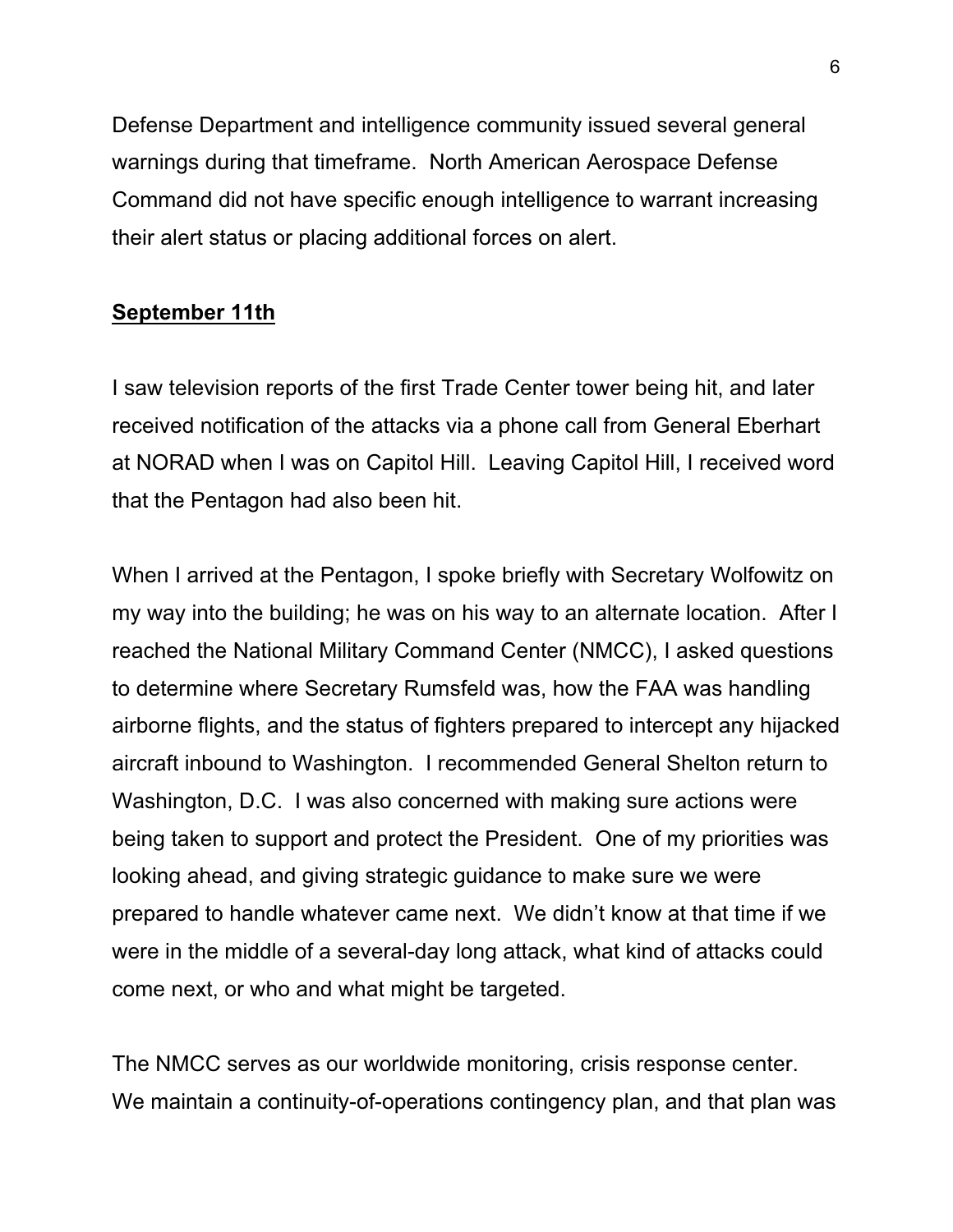executed very soon after the attacks. The NMCC does not serve as a combatant headquarters for any forces, and the aircraft responding to the terrorist threat that day were under command of NORAD. However, I did have several conversations with General Eberhart, commander of NORAD, throughout the day. He was the combatant commander with authority over the combat air patrols.

The NMCC had long-standing procedures and communications links to help DoD and some non-DoD organizations communicate and react to threats and incidents. Shortly after the second Trade Center tower was struck, the NMCC convened a Significant Event Conference to gather and disseminate information. Shortly thereafter, this conference transitioned to an Air Threat Conference, which was underway when I arrived at the Pentagon from Capitol Hill. Throughout the morning, there were multiple reports of additional threats and explosions, adding to the task of sorting out accurate information and responding appropriately.

In order to improve our readiness and protection of our forces worldwide, our DEFCON was raised to DEFCON 3, and our FPCON changed to FPCON DELTA. I also suggested that General Franks return to Tampa to prepare for a possible response.

In my opinion, the armed forces responded well on 9/11. Key leaders and crisis centers knew their procedures well; fighters were launched quickly and the crews acted professionally; lines of authority, communication and command were clear; and the Commander in Chief and Secretary of Defense conveyed clear guidance to the appropriate military commanders.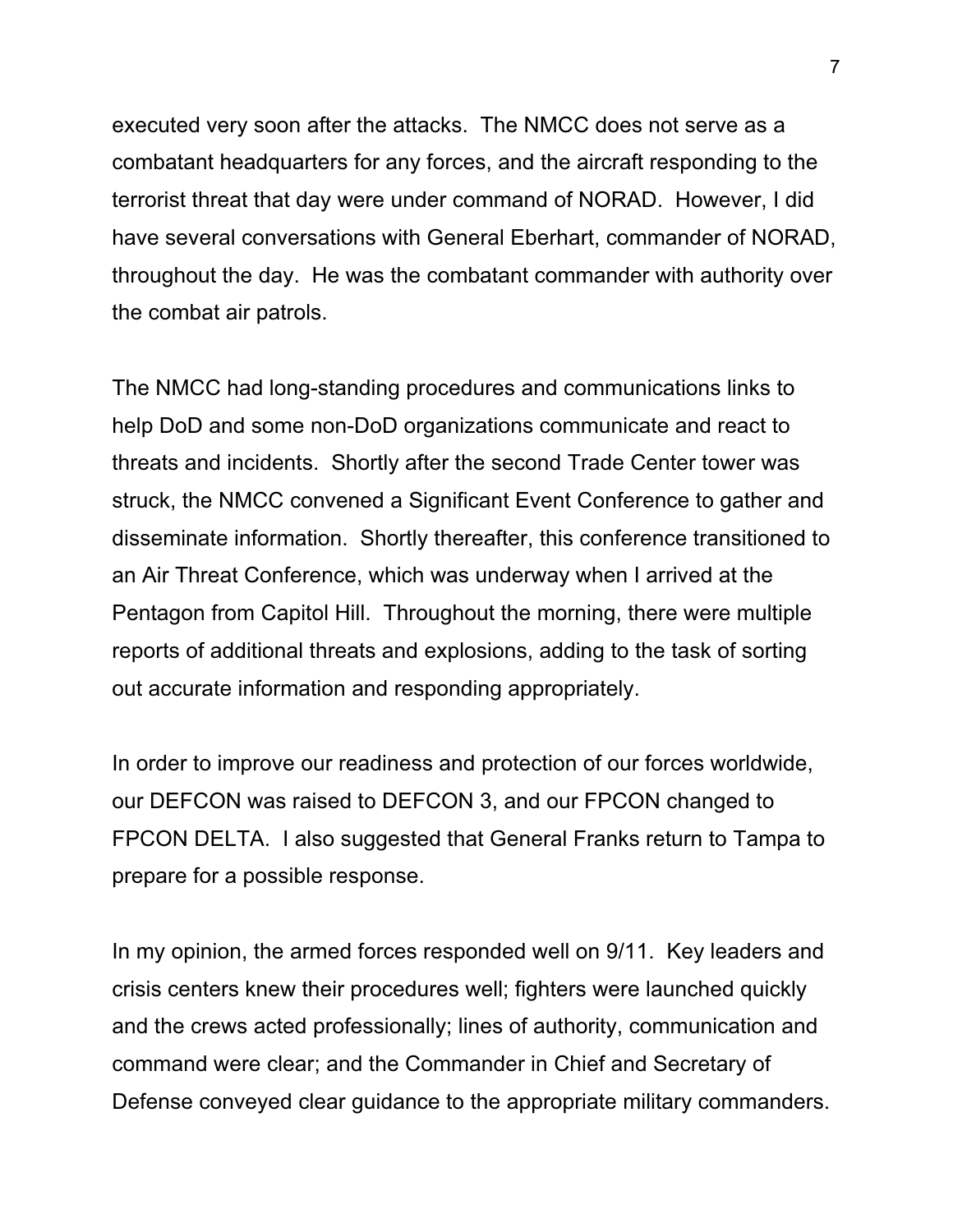As I reflect on the actions of our servicemen and women that day, I'm very proud of their dedication and professionalism.

# **Actions Post 9/11**

The Department of Defense has accomplished a very long list of actions in response to lessons learned on 9/11, well beyond combat operations in the War on Terrorism. For example, we have assigned new responsibilities to various commands, improved our planning process, established better and more rapid communications with a variety of government agencies, and reallocated resources. I'll detail just a few of the specifics.

Within the NMCC, we have refined our procedures to improve our communications with other agencies, including the FAA. We have established procedures for Domestic Event Conferences and Domestic Threat Conferences to better respond to domestic crises, and installed better communications and ventilation equipment.

We now have a mature plan to protect against future airborne attacks originating from inside the Continental United States. This includes air assets postured to respond—Operation NOBLE EAGLE, fully developed Rules of Engagement, and improved coordination with the FAA. The world saw this capability successfully exercised over the 2003-2004 holiday season, when threat reporting indicating Al Qaida was planning additional airborne attacks.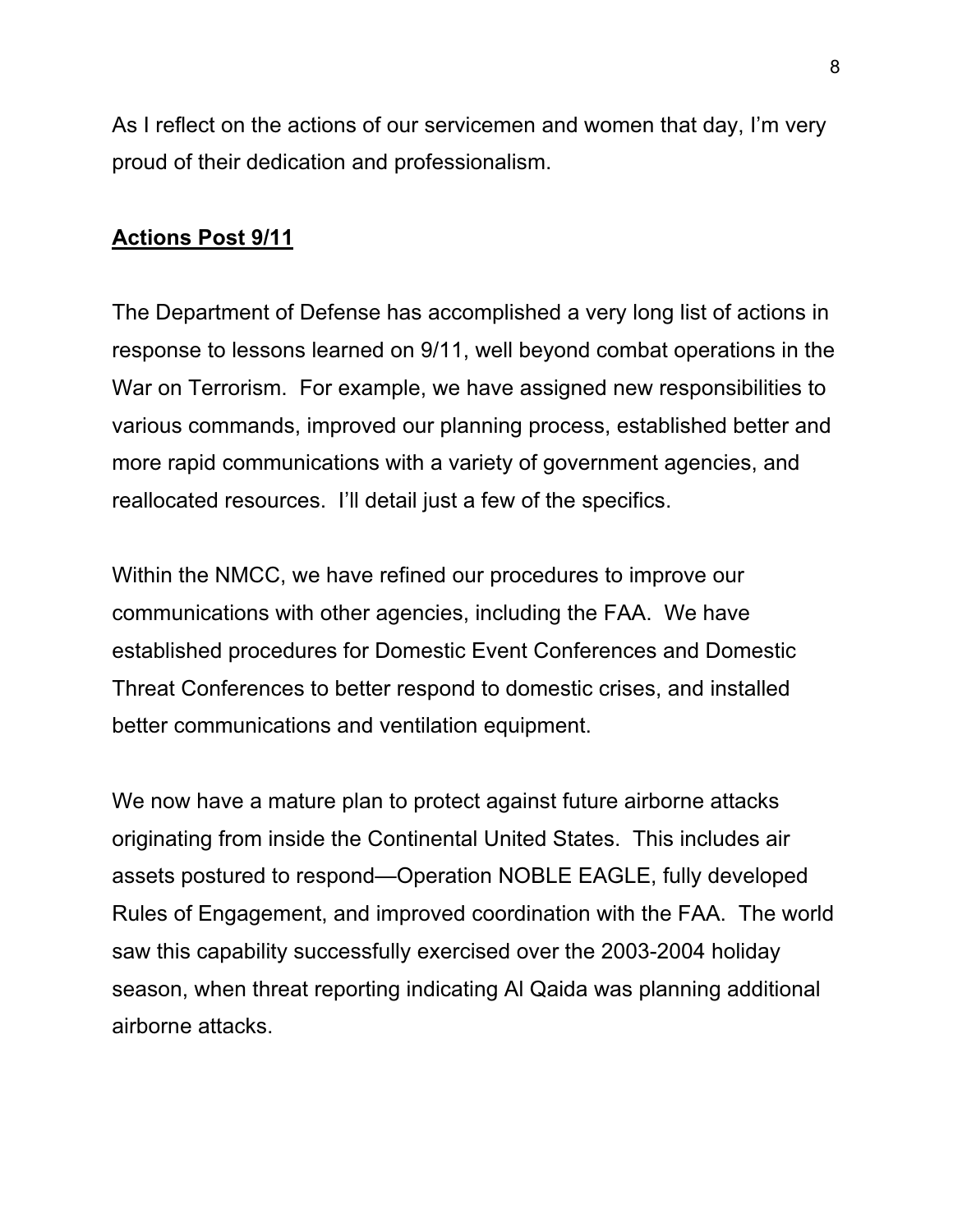To better resource and posture the Department of Defense for antiterrorism and counter-terrorism missions, NORTHCOM stood up last October, and US Special Operations Command's budget increased by about 36%. Each of the regional combatant commands now has a Joint Interagency Coordination Group to coordinate interagency efforts in the War on Terrorism.

Within the Joint Staff, we established a deputy directorate for the War on Terrorism within J-5 and formulated a National Military Strategic Plan for the WOT. We have also improved coordination between strategic planners, operations, and intelligence.

Fighting the War on Terrorism has been my number one priority throughout my term as Chairman. We've continued and improved our support to Lead Federal Agencies, including the newly-established Department of Homeland Security. We conduct frequent reviews at all levels to ensure our strategy, plans, and resources are as focused and effective as possible.

#### **Additional Recommendations**

While we have accomplished a great deal since 9/11, I believe several areas warrant further attention. First and foremost, we must bear in mind that this War on Terrorism can't be won by the military alone. We need to ensure that we bring to bear all our instruments of national power, and the instruments of power of the international community, in a coherent, synchronized manner. I recommend an independent, comprehensive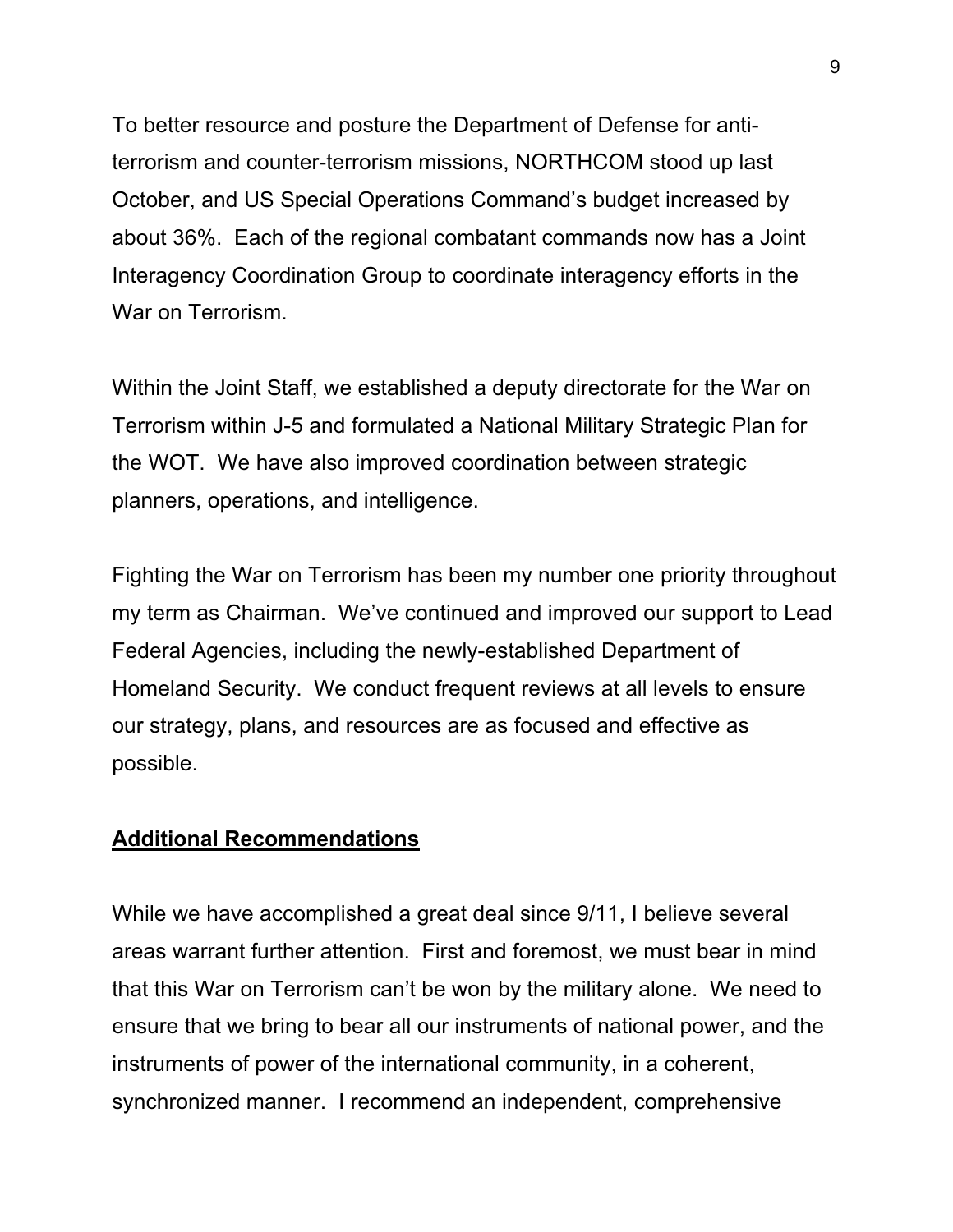review of our government—much like the Goldwater-Nichols review of the Department of Defense—to determine what organizational, procedural, and resource management changes are needed.

Much has been accomplished in the past few years to help counter proliferation of Weapons of Mass Destruction, to include the Proliferation Security Initiative. We must maintain our focus, and the international community's focus, on the threat of proliferation of WMD.

We must dramatically accelerate our progress in the area of intelligence collection, analysis, and sharing. It is imperative that we maintain the separate intelligence agencies within the national structure we have today in order to retain the mission focus each of these components brings. The DoD must retain influence within the community to ensure we have the intelligence support for military forces crucial to the successful conduct of combat operations.

The intelligence community must replace the outdated concept of collector as owner of information with a user-oriented focus. Further, we need to eliminate the mindset that categorizes intelligence as national, strategic, or tactical—in today's security environment, individual platoons, ships, and aircraft often need the same data that national decision makers need. Consumers of intelligence must be able to "pull" the information they need to plan, decide, and act. Intelligence must be tailorable to customer needs, and disseminated in formats that encourage rather than hamper information sharing. The "need to share" needs to replace the concept of